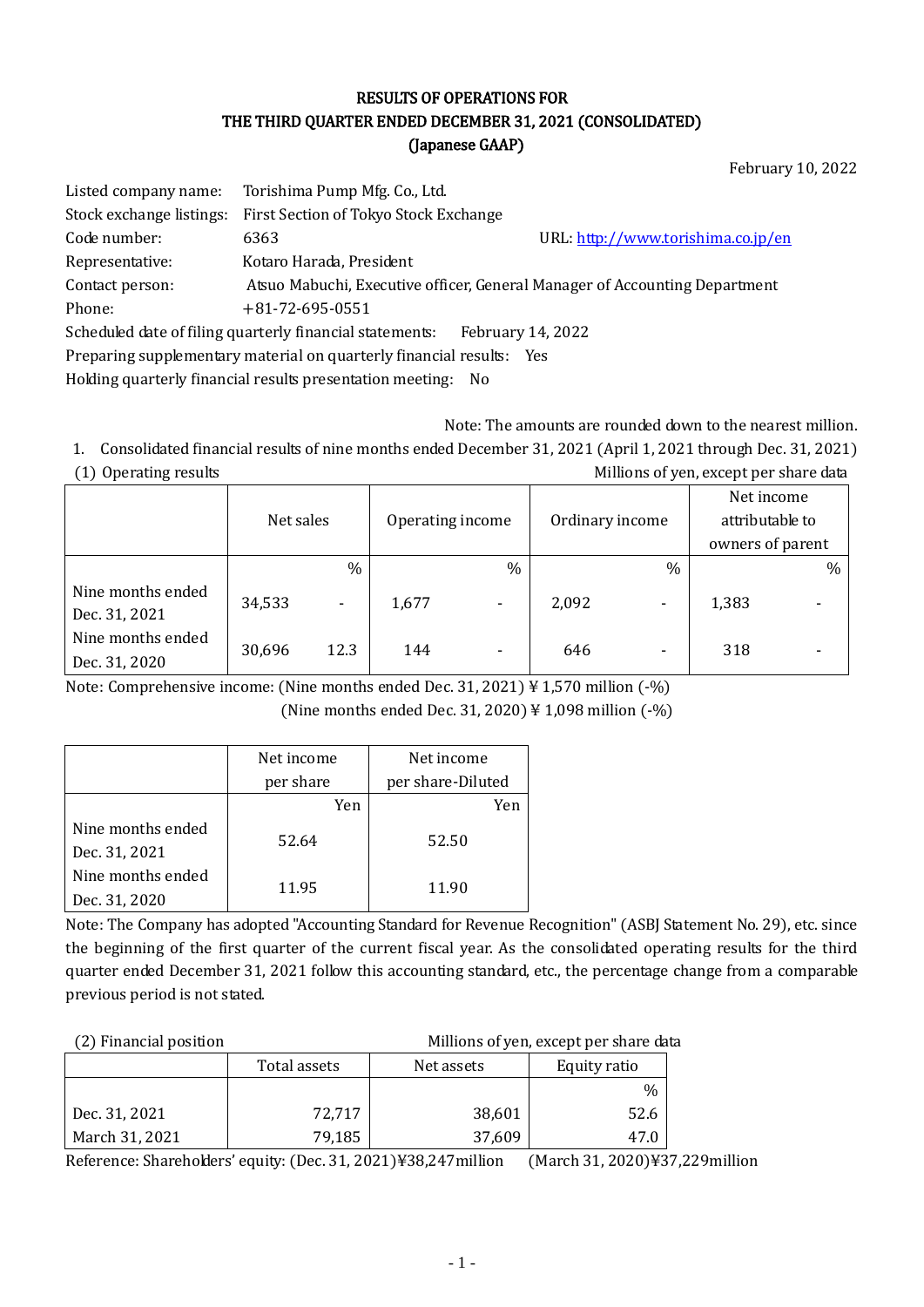## 2. Dividends

|                  | Dividends per share      |                                                     |                          |       |       |  |  |  |
|------------------|--------------------------|-----------------------------------------------------|--------------------------|-------|-------|--|--|--|
|                  | End of 1Q                | End of 20<br>End of 3Q<br>Fiscal year end<br>Annual |                          |       |       |  |  |  |
|                  | Yen                      | Yen                                                 | Yen                      | Yen   | Yen   |  |  |  |
| FY2020           | $\overline{\phantom{a}}$ | 9.00                                                |                          | 12.00 | 21.00 |  |  |  |
| FY2021           |                          | 16.00                                               | $\overline{\phantom{0}}$ |       |       |  |  |  |
| FY2021(Forecast) |                          |                                                     |                          | 16.00 | 32.00 |  |  |  |

Note: Revision of forecast for dividend during this quarter: No

## 3. Forecast for the fiscal year ending March 31, 2022 Millions of yen, except per share data

|        |                               |      | 3. TUICCast IOI THE HSCar year Chuing March 91, 2022 |                                                   | Millions of you, categoriers share data |        |
|--------|-------------------------------|------|------------------------------------------------------|---------------------------------------------------|-----------------------------------------|--------|
|        | Net sales<br>Operating income |      | Ordinary income                                      | Net income<br>attributable to<br>owners of parent | Net income per share                    |        |
|        |                               | $\%$ | $\frac{0}{0}$                                        | $\%$                                              | $\%$                                    | Yen    |
| Annual | 54,000                        |      | 4,300                                                | 4,600                                             | 3,100<br>$\overline{\phantom{0}}$       | 115.85 |

Note1: % represents percentage change from a previous year

Note2: Revision of the forecast during this quarter: No

Note3: The Company has adopted the "Accounting Standard for Revenue Recognition" (ASBJ Statement No. 29), etc. since the beginning of the current fiscal year. As the above consolidated financial forecasts follow this accounting standard, etc., the percentage change from the previous fiscal year is not stated.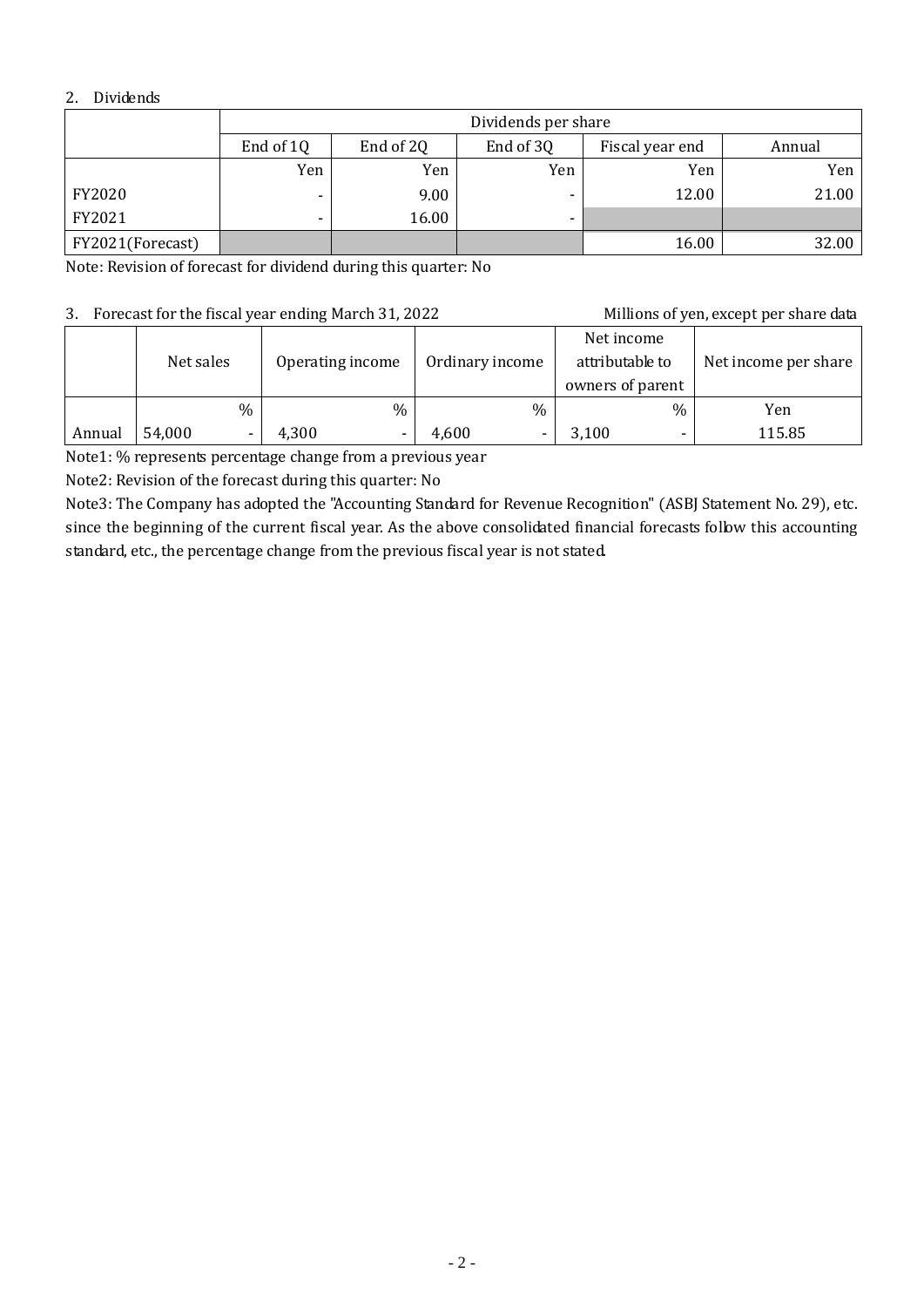## Consolidated quarterly financial statement

(1) Consolidated quarterly balance sheet

|                                            |                      | (Millions of yen)       |
|--------------------------------------------|----------------------|-------------------------|
|                                            | As of March 31, 2021 | As of December 31, 2021 |
| Assets                                     |                      |                         |
| Current assets                             |                      |                         |
| Cash and deposits                          | 16,799               | 12,743                  |
| Notes and accounts receivable - trade      | 26,265               |                         |
| Notes and accounts receivable - trade, and |                      | 21,600                  |
| contract assets                            |                      |                         |
| Merchandise and finished goods             | 239                  | 246                     |
| Work in process                            | 8,273                | 8,475                   |
| Raw materials and supplies                 | 1,978                | 1,939                   |
| Advance payments to suppliers              | 929                  | 873                     |
| Other                                      | 1,056                | 1,300                   |
| Allowance for doubtful accounts            | $\Delta$ 1,971       | $\Delta 1,907$          |
| Total current assets                       | 53,572               | 45,270                  |
| Non-current assets                         |                      |                         |
| Property, plant and equipment              | 14,544               | 15,175                  |
| Intangible assets                          | 240                  | 726                     |
| Investments and other assets               |                      |                         |
| Investment securities                      | 9,189                | 9,930                   |
| <b>Other</b>                               | 1,941                | 1,931                   |
| Allowance for doubtful accounts            | $\Delta 302$         | $\Delta 317$            |
| Total investments and other assets         | 10,828               | 11,544                  |
| Total non-current assets                   | 25,612               | 27,446                  |
| Total assets                               | 79,185               | 72,717                  |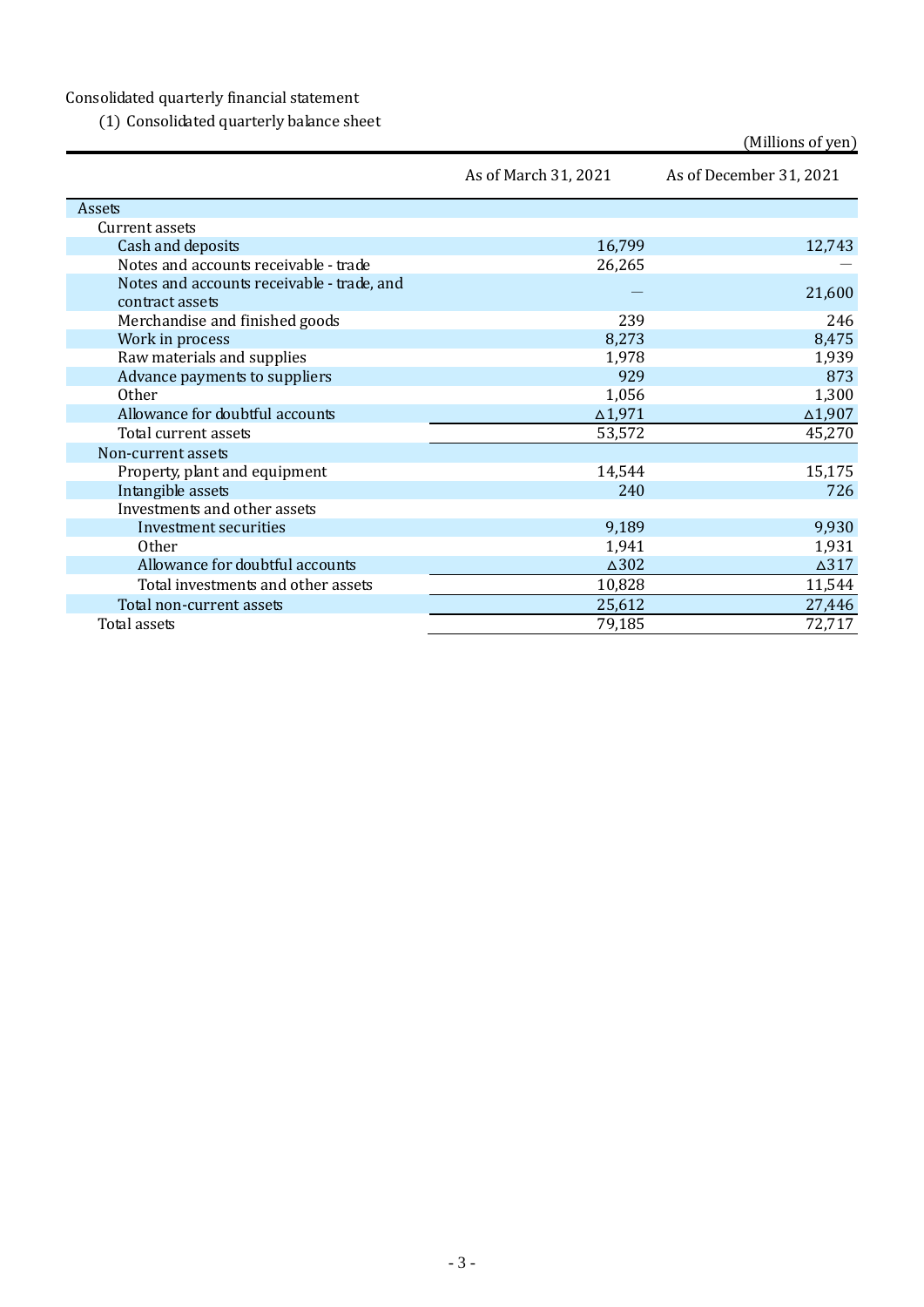|                                              |                      | (Millions of yen)       |
|----------------------------------------------|----------------------|-------------------------|
|                                              | As of March 31, 2021 | As of December 31, 2021 |
| Liabilities                                  |                      |                         |
| <b>Current liabilities</b>                   |                      |                         |
| Notes and accounts payable - trade           | 11,440               | 7,230                   |
| Short-term borrowings                        | 3,495                | 2,134                   |
| Income taxes payable                         | 1,114                | 137                     |
| Advances received                            | 2,858                |                         |
| <b>Contract liabilities</b>                  |                      | 3,064                   |
| Provision for bonuses                        | 924                  | 436                     |
| Provision for product warranties             | 822                  | 842                     |
| Provision for loss on construction contracts | 914                  | 748                     |
| <b>Other</b>                                 | 4,303                | 2,942                   |
| Total current liabilities                    | 25,872               | 17,535                  |
| Non-current liabilities                      |                      |                         |
| Long-term borrowings                         | 13,065               | 13,808                  |
| Deferred tax liabilities                     | 1,088                | 1,098                   |
| Provision for retirement benefits for        | 3                    |                         |
| directors (and other officers)               |                      | 4                       |
| Retirement benefit liability                 | 202                  | 251                     |
| Other                                        | 1,342                | 1,417                   |
| Total non-current liabilities                | 15,703               | 16,580                  |
| <b>Total liabilities</b>                     | 41,575               | 34,116                  |
| Net assets                                   |                      |                         |
| Shareholders' equity                         |                      |                         |
| Share capital                                | 1,592                | 1,592                   |
| Capital surplus                              | 7,388                | 7,119                   |
| Retained earnings                            | 27,780               | 28,482                  |
| Treasury shares                              | $\Delta$ 2,464       | $\Delta$ 2,021          |
| Total shareholders' equity                   | 34,297               | 35,174                  |
| Accumulated other comprehensive income       |                      |                         |
| Valuation difference on available-for-sale   |                      |                         |
| securities                                   | 2,277                | 2,012                   |
| Deferred gains or losses on hedges           | $\triangle$ 143      | $\Delta 244$            |
| Foreign currency translation adjustment      | 39                   | 628                     |
| Remeasurements of defined benefit plans      | 758                  | 677                     |
| Total accumulated other comprehensive        | 2,932                | 3,073                   |
| income                                       |                      |                         |
| Share acquisition rights                     | 112                  | 77                      |
| Non-controlling interests                    | 267                  | 276                     |
| Total net assets                             | 37,609               | 38,601                  |
| Total liabilities and net assets             | 79,185               | 72,717                  |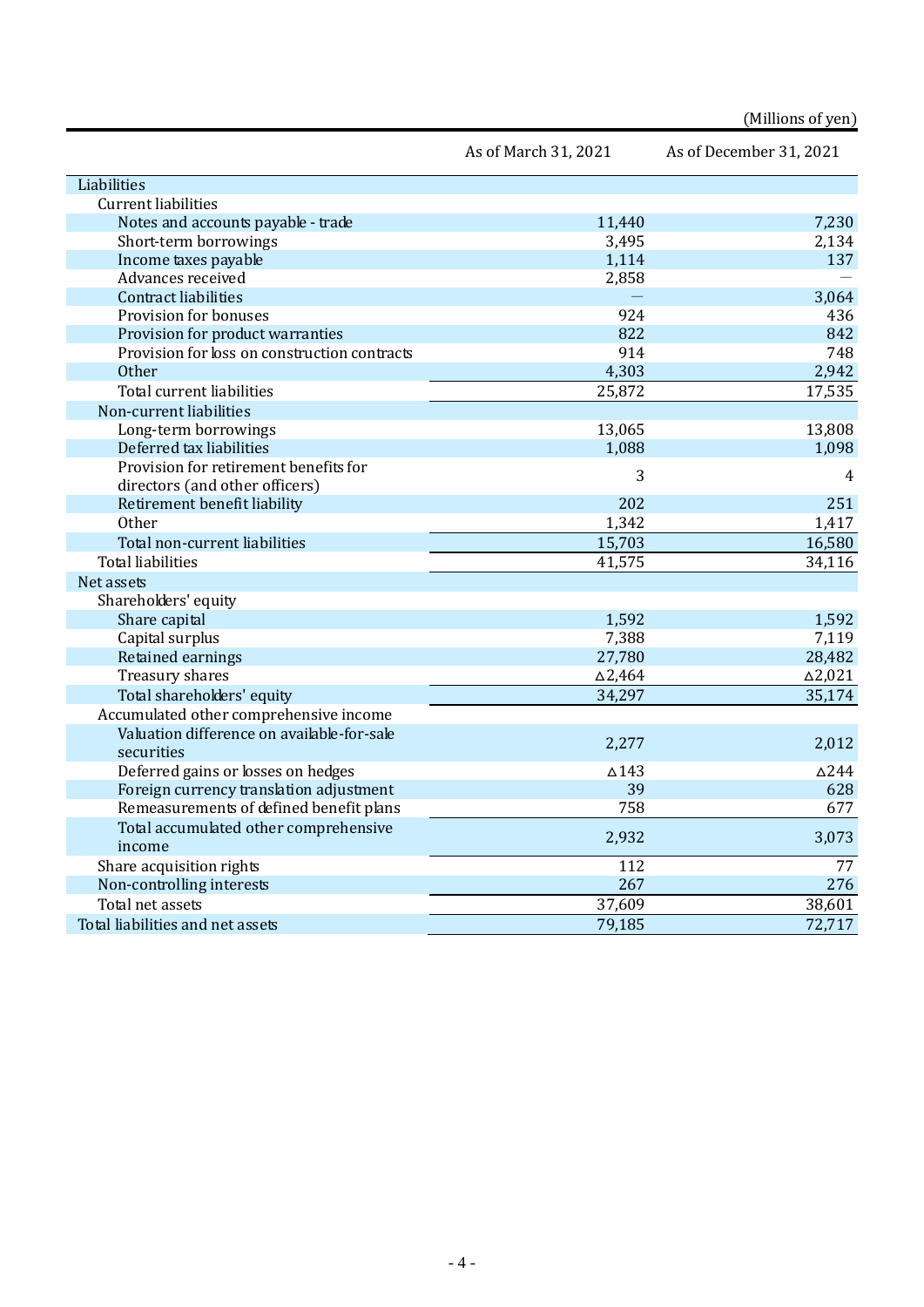|                                                                  |                                        | (Millions of yen)                      |
|------------------------------------------------------------------|----------------------------------------|----------------------------------------|
|                                                                  | Nine months ended<br>December 31, 2020 | Nine months ended<br>December 31, 2021 |
| Net sales                                                        | 30,696                                 | 34,533                                 |
| Cost of sales                                                    | 23,547                                 | 25,189                                 |
| Gross profit                                                     | 7,148                                  | 9,343                                  |
| Selling, general and administrative expenses                     | 7,004                                  | 7,666                                  |
| Operating profit                                                 | 144                                    | 1,677                                  |
| Non-operating income                                             |                                        |                                        |
| Dividend income                                                  | 216                                    | 206                                    |
| Foreign exchange gains                                           |                                        | 58                                     |
| Share of profit of entities accounted for using<br>equity method | 99                                     | 134                                    |
| Rental income                                                    | 87                                     | 89                                     |
| Insurance claim income                                           | 90                                     | $\mathbf{1}$                           |
| Subsidy income                                                   | 132                                    | 8                                      |
| <b>Other</b>                                                     | 154                                    | 98                                     |
| Total non-operating income                                       | 780                                    | 597                                    |
| Non-operating expenses                                           |                                        |                                        |
| Interest expenses                                                | 95                                     | 79                                     |
| Foreign exchange losses                                          | 134                                    |                                        |
| Loss on retirement of non-current assets                         | 2                                      | 30                                     |
| Other                                                            | 45                                     | 72                                     |
| Total non-operating expenses                                     | 278                                    | 181                                    |
| Ordinary profit                                                  | 646                                    | 2,092                                  |
| Extraordinary income                                             |                                        |                                        |
| Gain on sale of investment securities                            | 16                                     | 29                                     |
| Total extraordinary income                                       | 16                                     | 29                                     |
| <b>Extraordinary losses</b>                                      |                                        |                                        |
| Loss on sale of investment securities                            | 3                                      |                                        |
| Total extraordinary losses                                       | 3                                      |                                        |
| Profit before income taxes                                       | 659                                    | 2,121                                  |
| Income taxes                                                     | 284                                    | 706                                    |
| Profit                                                           | 375                                    | 1,414                                  |
| Profit attributable to non-controlling interests                 | 57                                     | 31                                     |
| Profit attributable to owners of parent                          | 318                                    | 1,383                                  |
|                                                                  |                                        |                                        |

# (2) Consolidated quarterly statement of income (April 1 – December 31, 2021)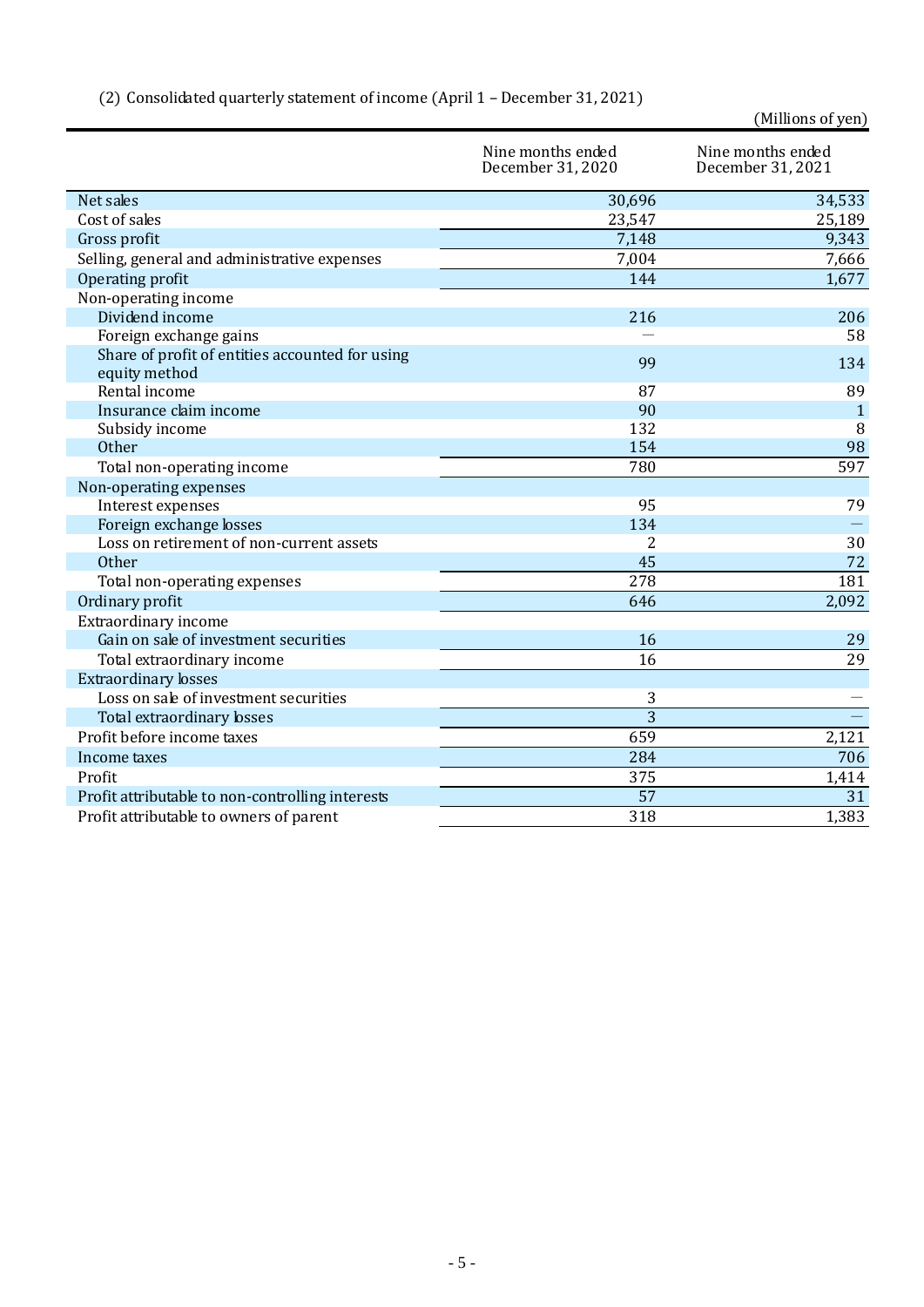|  |  |  |  |  |  |  | (3) Consolidated quarterly statement of comprehensive income (April 1 - December 31, 2021) |
|--|--|--|--|--|--|--|--------------------------------------------------------------------------------------------|
|--|--|--|--|--|--|--|--------------------------------------------------------------------------------------------|

| (Millions of yen) |  |
|-------------------|--|
|                   |  |

|                                                                                      | Nine months ended<br>December 31, 2020 | Nine months ended<br>December 31, 2021 |
|--------------------------------------------------------------------------------------|----------------------------------------|----------------------------------------|
| Profit                                                                               | 375                                    | 1,414                                  |
| Other comprehensive income                                                           |                                        |                                        |
| Valuation difference on available-for-sale<br>securities                             | 825                                    | $\Delta$ 266                           |
| Deferred gains or losses on hedges                                                   | 139                                    | $\Delta$ 101                           |
| Foreign currency translation adjustment                                              | $\Delta$ 217                           | 606                                    |
| Remeasurements of defined benefit plans, net of<br>tax                               | $\triangle$ 22                         | $\Delta$ 81                            |
| Share of other comprehensive income of entities<br>accounted for using equity method | $\Delta$ 3                             | $\Delta$ 2                             |
| Total other comprehensive income                                                     | 723                                    | 155                                    |
| Comprehensive income                                                                 | 1,098                                  | 1,570                                  |
| Comprehensive income attributable to                                                 |                                        |                                        |
| Comprehensive income attributable to owners of<br>parent                             | 1,047                                  | 1,524                                  |
| Comprehensive income attributable to<br>non-controlling interests                    | 50                                     | 45                                     |